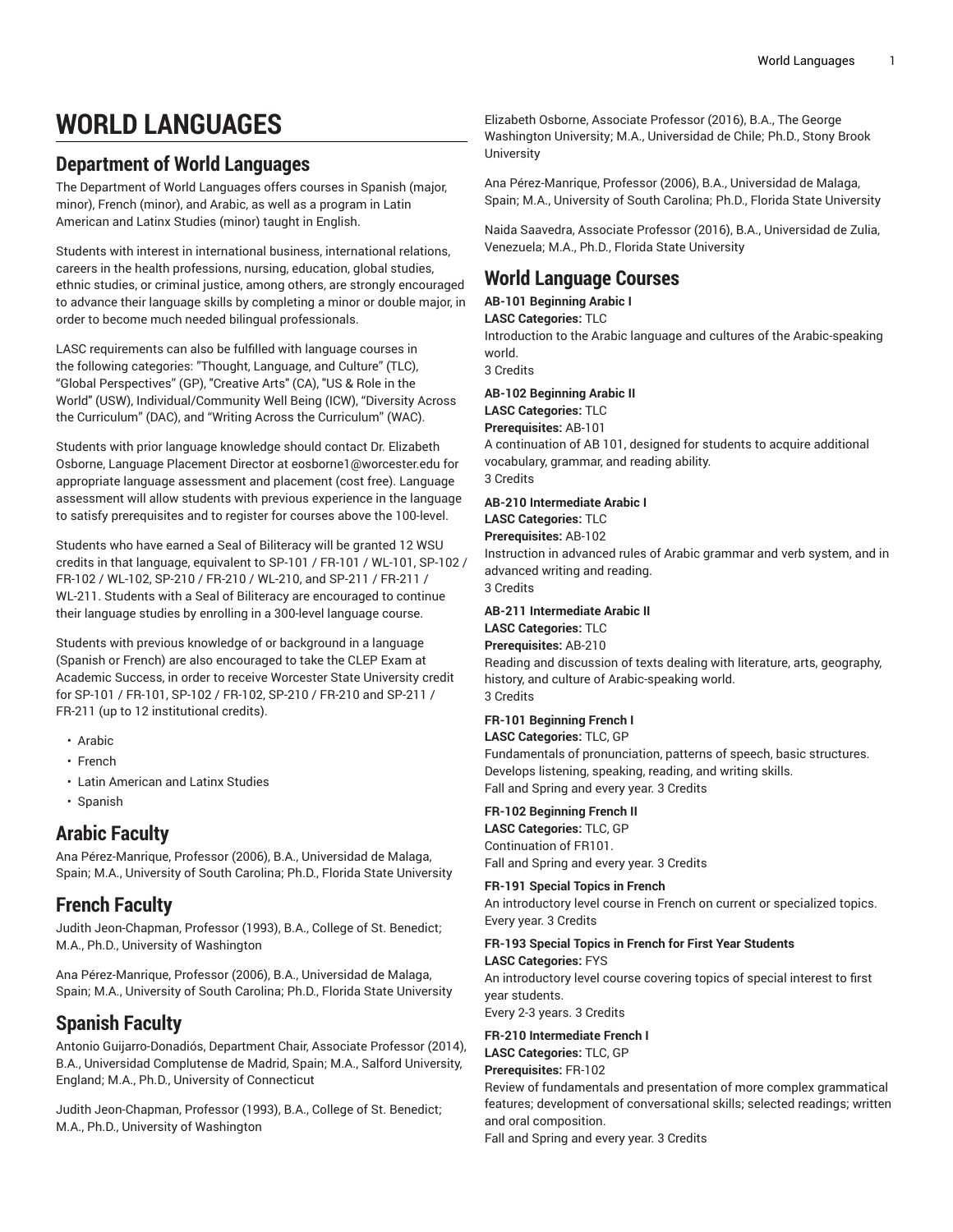**FR-211 Intermediate French II LASC Categories:** TLC, GP **Prerequisites:** FR-210 Continuation of FR210. Fall and Spring and every year. 3 Credits

## **FR-321 Advanced French Composition I**

#### **LASC Categories:** TLC, WAC **Prerequisites:** EN-102 or EN-250 or EN-202

Practice in diverse composition styles as well as review of grammar, and introduction to reading French texts. Conducted in French. [Prerequisite: Two 200-level French courses.]

Other or on demand. 3 Credits

## **FR-323 Advanced French Conversation**

## **LASC Categories:** TLC

**Prerequisites:** FR-211 or any 300 level French course.

Development of fluency and accuracy, free discussions, prepared oral presentations, practical exercises in oral expression. Conducted in French.

Spring only and other or on demand. 3 Credits

## **FR-331 General French Civilization**

## **LASC Categories:** TLC

**Prerequisites:** 6 credits department FR At level 200;

Significant aspects of French history, geography, cultural achievements to world War I. Conducted in French. [Prerequisite: Two FR 200 level courses or equivalent.]

Other or on demand. 3 Credits

## **FR-341 Introduction to French Literature**

#### **LASC Categories:** TLC, GP, DAC

**Prerequisites:** 6 credits department FR At level 200;

Major periods and genres of French literature; for majors and minors. Conducted in French. [Prerequisites: Two FR 200 level courses or equivalent.]

Other or on demand. 3 Credits

## **FR-342 Survey of French Literature I**

## **LASC Categories:** TLC

**Prerequisites:** 6 credits department FR At level 200; Selections from the epic, drama, lyric poetry, and the major prose writers to major authors of the classical period. Conducted in French. [Prerequisite: Two FR 200 level courses or equivalent.] Every 2-3 years. 3 Credits

#### **FR-344 Survey of French Literature II LASC Categories:** TLC

**Prerequisites:** 6 credits department FR At level 200; Major authors of the eighteenth and nineteenth centuries. Conducted in French. [Prerequisites: Two FR 200 level courses.] Every 2-3 years. 3 Credits

## **FR-346 Twentieth Century French Literature**

## **LASC Categories:** TLC, GP

**Prerequisites:** 6 credits department FR At level 200; Major novelists, dramatists and poets from the turn of the century to the present. Conducted in French. [Two FR 200 level courses or equivalent.] Other or on demand. 3 Credits

## **FR-401 Seminar in French Studies**

Special topics in French language, literature or civilization. For advanced students.

Other or on demand. 3 Credits

## **FR-402 Independent Study in French**

Study of a special topic. Both content and eligibility subject to departmental guidelines and approval. Consent of instructor. Other or on demand. 1-6 Credits

## **FR-403 Teaching Assistantship French**

Teaching Assistants in French will regularly attend the beginning or intermediate-level classes to which they are assigned to assist the professor. Suggested for advanced students of French. Other or on demand. 3 Credits

## **FR-408 Directed Study: French** Other or on demand. 3 Credits

## **LA-150 Introduction to Latinx Cultures in the US LASC Categories:** TLC, USW

This is an introductory course that discusses the Latinx experience in the US. Students examine issues of language, identity, culture, and immigration among Latinx communities in the US. Students explore the history of Latin American diaspora communities in the US in order to identify cultural traits and identity marks. By discussing these topics, students analyze the particular significance and contribution of Latinx people and their relationship with their countries of origin. In order to achieve that goal, students examine and compare different types of sources including official documents, media releases, films, and podcasts. The class will be conducted in English.

Other or on demand and every year. 3 Credits

## **LA-350 Immigration, Dreamers, and Latinx Youth Issues**

Students explore issues regarding Latinx immigration, citizenship, and the fate of Latinx youth in the US. Students examine US immigration policies and reforms focusing on Latinx populations and the current immigration debate. Through newspaper articles, scholarly articles, and films, students analyze and discuss relevant topics such as constitutional regulations related to documented and undocumented Latinx immigrants; Visa and Green Card issues, and access to education for young Latinx populations, including DREAMers and DACA students. Class discussions include legal, economic, and political issues related to immigration policies and the impact these have on youth. The class will be conducted in English.

Alternating and every 2-3 years. 3 Credits

## **LA-355 Latin American Fiction**

This course is designed to familiarize students with Latin American works of fiction and to provide them with an overview of literature written throughout the region during the twentieth century. The course will focus on narrative and will discuss a variety of literary movements, aesthetics, and techniques such as realism, fantastic literature, magical realism, crime fiction, and postmodernism. Authors include Horacio Quiroga, María Luisa Bombal, Gabriel García Márquez, Adolfo Bioy Casares, Julio Cortázar, Rosario Ferré, Mario Vargas Llosa, among others. The class will be conducted in English.

Alternating and every 2-3 years. 3 Credits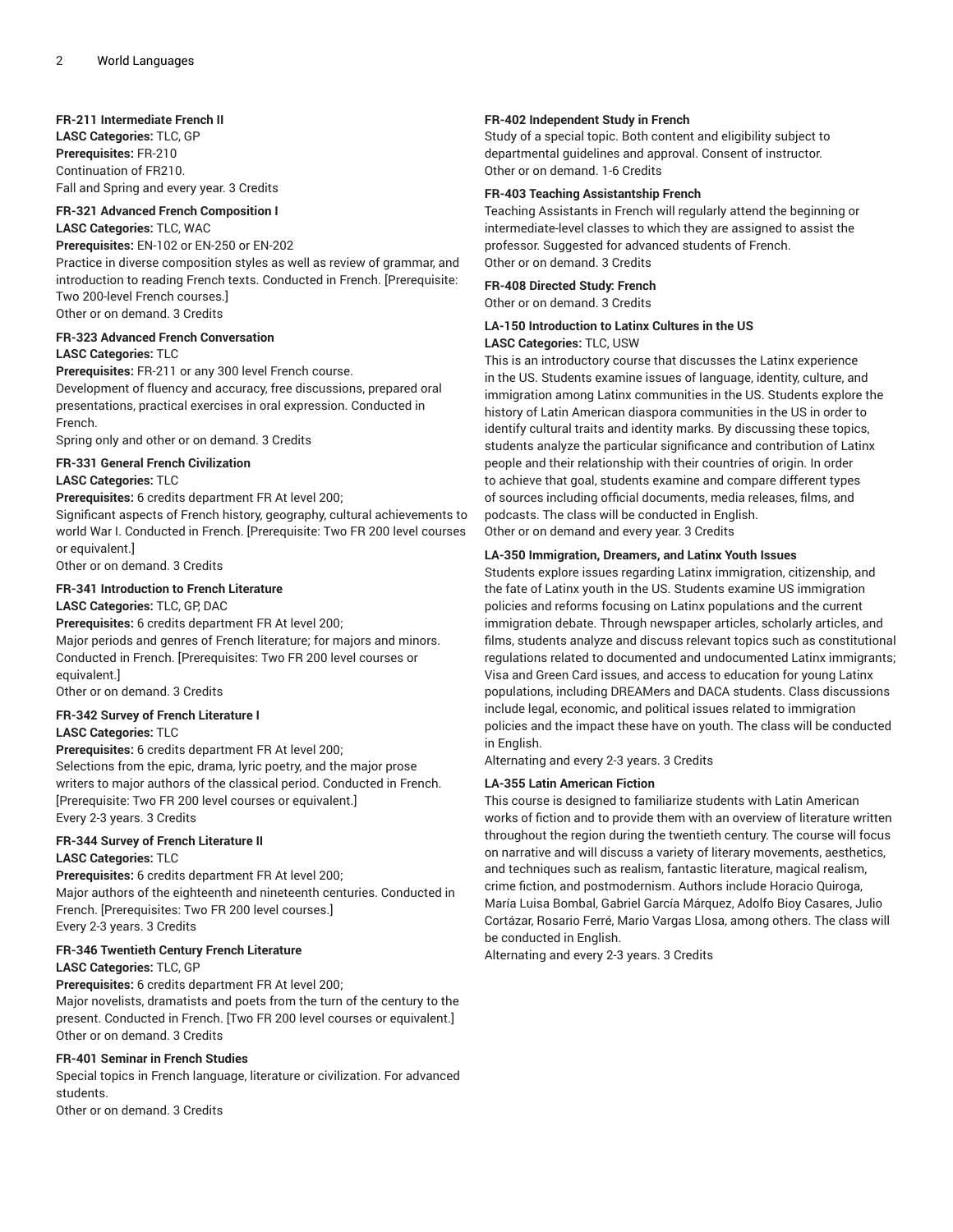## **LA-360 Survey of Latin American Cinema**

Organized both chronologically and nationally, the course focuses on clusters of Latin American films (both feature and documentary) that have intervened in a series of social and cultural debates: colonization, migration, modernity, tradition, inequality, national utopias, etc. Students develop their skills in film analysis as they examine the specific role of film in representing, contesting, or defining questions of national, personal, and cultural identity in the region. Class discussions and assignments familiarize students with the characteristics of the distinct film aesthetics and socio-political and cultural contexts in which these works were produced. The class will be conducted in English. Other or on demand and every 2-3 years. 3 Credits

## **SP-101 Beginning Spanish I**

## **LASC Categories:** TLC, GP

Basic oral and written proficiency for daily communication; may be taken as a self-contained unit or as a basis for further development. Audiovisual method. Closed to students who have already taken a 300-level\* Closed to Native/Heritage speakers. Native and/or Heritage speakers are encouraged to take SP390 instead. \* Unless recommended to a specific student by the Department of World Languages, on a per-case basis. Fall and Spring and every year. 3 Credits

#### **SP-102 Beginning Spanish II**

#### **LASC Categories:** TLC, GP

**Prerequisites:** SP-101 or appropriate placement score.

Continuation of SP 101. Closed to students who have already taken a 300-level\* Closed to Native/Heritage speakers. Native and/or Heritage speakers are encouraged to take SP390 instead. \* Unless recommended to a specific student by the Department of World Languages, on a percase basis.

Fall and Spring and every year. 3 Credits

## **SP-191 Special Topics in Spanish**

#### **LASC Categories:** TLC, DAC, GP

An introductory level course in Spanish on current or specialized topics. Every year. 3 Credits

#### **SP-193 First Year Seminar Spanish**

## **LASC Categories:** FYS

Introductory level course covering topics of special interest to first year students. Offered only as a First Year Seminar. Every year. 3 Credits

## **SP-210 Intermediate Spanish I**

## **LASC Categories:** TLC, GP

This course is a review of language constructions and everyday vocabulary at a slighter faster pace than an elementary course. Grammar review starts with the most basic structures, such as present, preterite, and imperfect tenses, ser/estar, por/para, command forms, pronouns, and ends with present subjunctive. Vocabulary fields include feelings and emotions; urban living; family relationships; the media; and the environment. Readings, videos, and short films related to different Spanish speaking countries will add a cultural component to the course. This course is intended for students with 2 years of past Spanish instruction. Closed to students who have already taken a 300-level\* Closed to Native/Heritage speakers. Native and/or Heritage speakers are encouraged to take SP390 instead. \* Unless recommended to a specific student by the Department of World Languages, on a per-case basis. Fall and Spring and every year. 3 Credits

## **SP-211 Intermediate Spanish II LASC Categories:** TLC, GP

**Prerequisites:** SP-210 or appropriate placement score.

Continuation of SP210. [Formerly SP213.] Closed to students who have already taken a 300-level\* Closed to Native/Heritage speakers. Native and/or Heritage speakers are encouraged to take SP390 instead. \* Unless recommended to a specific student by the Department of World Languages, on a per-case basis.

Fall and Spring and every year. 3 Credits

## **SP-290 Introduction to Medical Spanish I LASC Categories:** ICW, TLC

**Prerequisites:** SP-211 or above or have 3 years of language instruction. Students will learn basic phrases in Spanish as related to their daily activities in various health fields. This course focuses on language used in health professions as well as cultural situations, which doctors, technicians, nurses, and EMTs may experience. By familiarizing students with conversational and medical Spanish, it will enable students to apply their learning to real-world situations, to assist in communications, and ultimately to break down the barrier between doctors and patients. Designed for students to gain beginning-level competence in Medical Spanish topics such as pediatrics, women's health, physical exams, dental care, checkups, and hospital visits. Fall only and every year. 3 Credits

## **SP-291 Introduction to Medical Spanish II LASC Categories:** ICW, TLC

**Prerequisites:** SP-211 or above or have 3 years of language instruction. Students will learn basic phrases in Spanish as related to their daily activities in various health fields. This course focuses on language used in health professions as well as cultural situations, which doctors, technicians, nurses, and EMTs may experience. By familiarizing students with conversational and medical Spanish, it will enable students to apply their learning to real-world situations, to assist in communications, and ultimately to break down the barrier between doctors and patients. Designed for students to gain beginning-level competence in topics such as nutrition, emergencies, diabetes, hypertension, cancer, STIs, and addiction.

Fall only and every year. 3 Credits

## **SP-292 Spanish for Women's Health**

## **LASC Categories:** GP, ICW, DAC

**Prerequisites:** SP-211 or above, or 3 years of language instruction. In this course, students will develop communication skills in Spanish using information and vocabulary related to women's health. The content of this course focuses on language used in health professions as well as cultural situations. By familiarizing students with conversational Spanish and medical Spanish, this course will enable students to apply their learning to real-world situations, to assist in communications, and ultimately to break down the barrier between professionals and Spanishspeakers. Finally, the course's focus on cultural competency interrogates intersections between women's health and topics including but not limited to politics, economics, gender, sexuality, race and age. Spring only and every 2-3 years. 3 Credits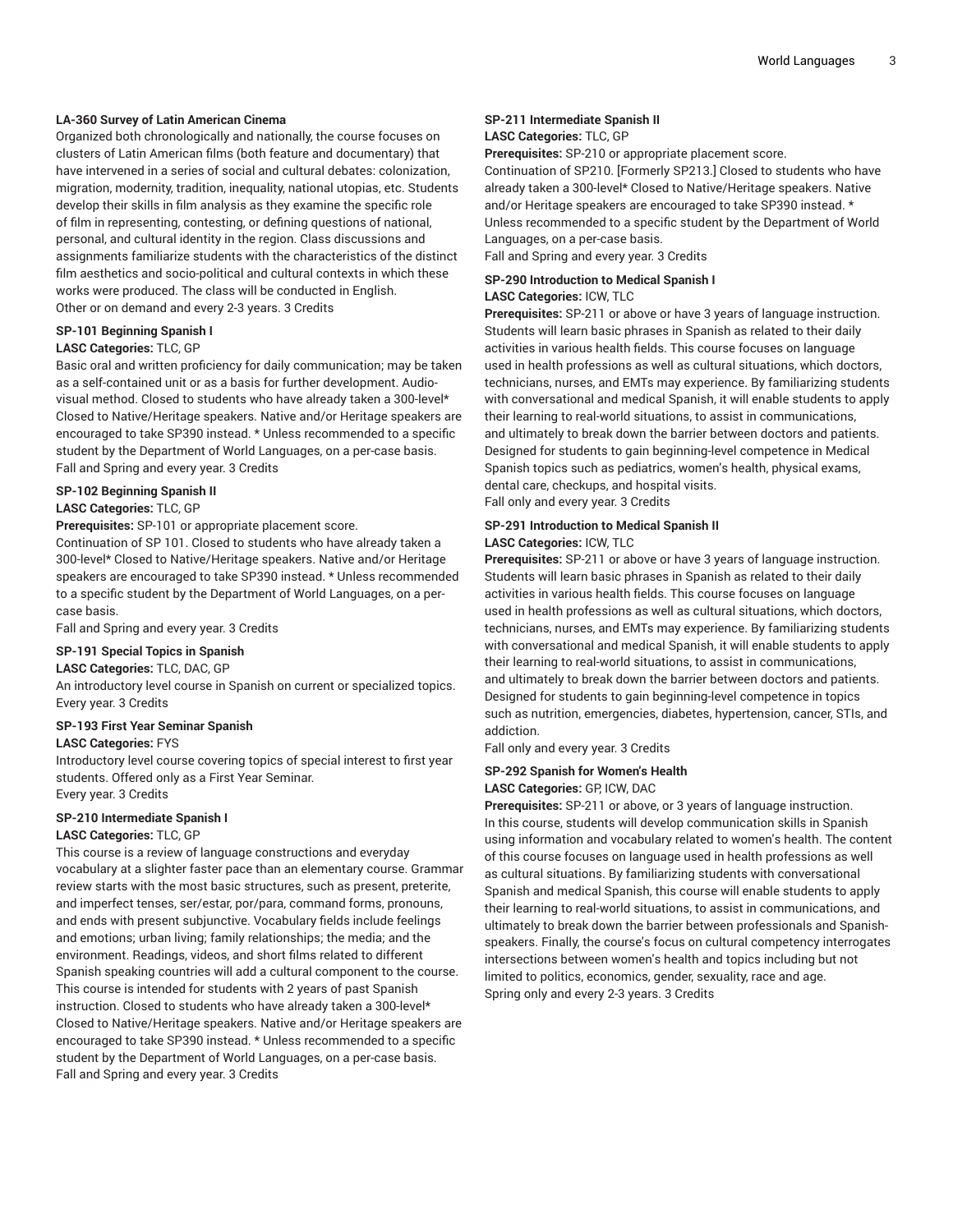#### **SP-293 Health and the Latino Community**

## **LASC Categories:** HBS, TLC

**Prerequisites:** SP-211 or above or have 3 years of language instruction. Students will explore the ways in which language and culture shape the approach to health and healthcare experiences of Latinos in the US, and the factors that contribute to health disparities among this group (social, cultural, economic, environmental, and biological). Students will examine how health outcomes and risk factors are arrayed across different generations. Language barriers and sociolinguistic issues will also be studied. Students will identify and discuss causes of health inequities, survey major Latino health issues, and analyze the current and future context of Latino health and healthcare in the U.S. Fall only and every 2-3 years. 3 Credits

#### **SP-294 Spanish for the Nutrition and Dietitian Professional LASC Categories:** GP, ICW

**Prerequisites:** SP-211 or above, or 3 years of language instruction. Students will develop their reading, writing, speaking, and listening skills in Spanish using information and vocabulary related to health, nutrition and dietetics. The content of this course focuses on language used in medical professions as well as cultural situations, which doctors, nutritionists, dietitians, nurses, public health workers, social workers, and other health professionals may experience. By familiarizing students with conversational Spanish and medical Spanish, this course will enable students to apply their learning to real-world situations, to assist in communications, and ultimately to break down the barrier between professionals and Spanish-speakers.

Spring only and every 2-3 years. 3 Credits

#### **SP-295 The Human Body: Spanish for Anatomy**

#### **LASC Categories:** ICW, TLC

This course focuses on the study of the Spanish terminology and basic grammatical structures needed to communicate effectively with Spanishspeaking patients and/or their families in a medical/health setting. It introduces the student to a wide array of vocabulary particular to the human body, body systems, organs, and their functioning, as well as some common diseases (and their symptoms) that affect each system. Class time will be devoted to practicing new vocabulary, via roleplay, conversations with classmates, readings, and written activities. Conducted in Spanish.

Fall only and every 2-3 years. 3 Credits

## **SP-321 Advanced Spanish Composition I**

**LASC Categories:** TLC, WAC

**Prerequisites:** SP-211 or appropriate placement score. Facility in prose writing; study of style of selected authors; variety of expression through word discrimination, and advanced grammatical structures. [Prerequisites: Two SP 200 level courses.] Every year. 3 Credits

#### **SP-322 Advanced Spanish Composition II**

**LASC Categories:** TLC, WAC **Prerequisites:** SP-321 Continuation of SP321. Spring only and every year. 3 Credits

## **SP-323 Advanced Spanish Conversation Through Film LASC Categories:** TLC, USW

**Prerequisites:** Two 200-level or above Spanish courses.

The main objective of this course is to develop the student's oral proficiency and communication skills, while building on vocabulary, and learning about different aspects of the Hispanic cultural world with a special emphasis on immigration issues. Regarding the class format, it will be mainly based on group/pair discussions and debates, in which the students will ask questions, express their views, elaborate on their ideas, and defend them by providing supporting examples drawn from their own experiences, analysis, or comparisons.

Fall and Spring and every year. 3 Credits

## **SP-326 Spanish for the Professions**

**LASC Categories:** GP, TLC

## **Prerequisites:** SP-321.

Intensive practice with language and documents used in private and public sectors including business, medicine, communication, education and social services.

Fall and Spring and every year. 3 Credits

#### **SP-327 Introduction to Translation Prerequisites:** SP-321.

SP-327 will prepare you for careers in translation and will satisfy professional and academic requirements. It seeks to introduce the student to the techniques required for translation in a competitive environment. Within the context of the development of greater crosscultural awareness, it will develop the following language skills for business purposes: speaking, listening comprehension, reading, writing, and translation.

Spring only and every year. 3 Credits

## **SP-331 Spanish Civilization**

**LASC Categories:** CA

**Prerequisites:** SP-321 An historical survey of Spanish social, cultural, and political life. Conducted in Spanish.

Spring only and every year. 3 Credits

## **SP-332 Cultures of Latin America**

**LASC Categories:** DAC, GP **Prerequisites:** SP-321.

Introduction to the cultures and history of Latin America from pre-Columbian times to the present day. This course will introduce students to colonial, modern and contemporary cultural, historical and political issues that influenced the development of Latin American identities. The course is taught in Spanish.

Fall only and every year. 3 Credits

#### **SP-333 Hispanic Presence in US**

**LASC Categories:** GP, USW, DAC

**Prerequisites:** SP-321

Socio-cultural study of Hispanics in the United States, with a focus on major contemporary issues. Conducted un Spanish. [Prerequisites: Two SP 200 level courses.]

Fall only and every year. 3 Credits

#### **SP-341 Readings in Spanish Literature**

**Prerequisites:** SP-321, and SP-323 or SP-324

Selected masterpieces from Middle Ages to present; social, cultural, and stylistic features of different periods. Recommended as a first course in Spanish literature.

Every 2-3 years. 3 Credits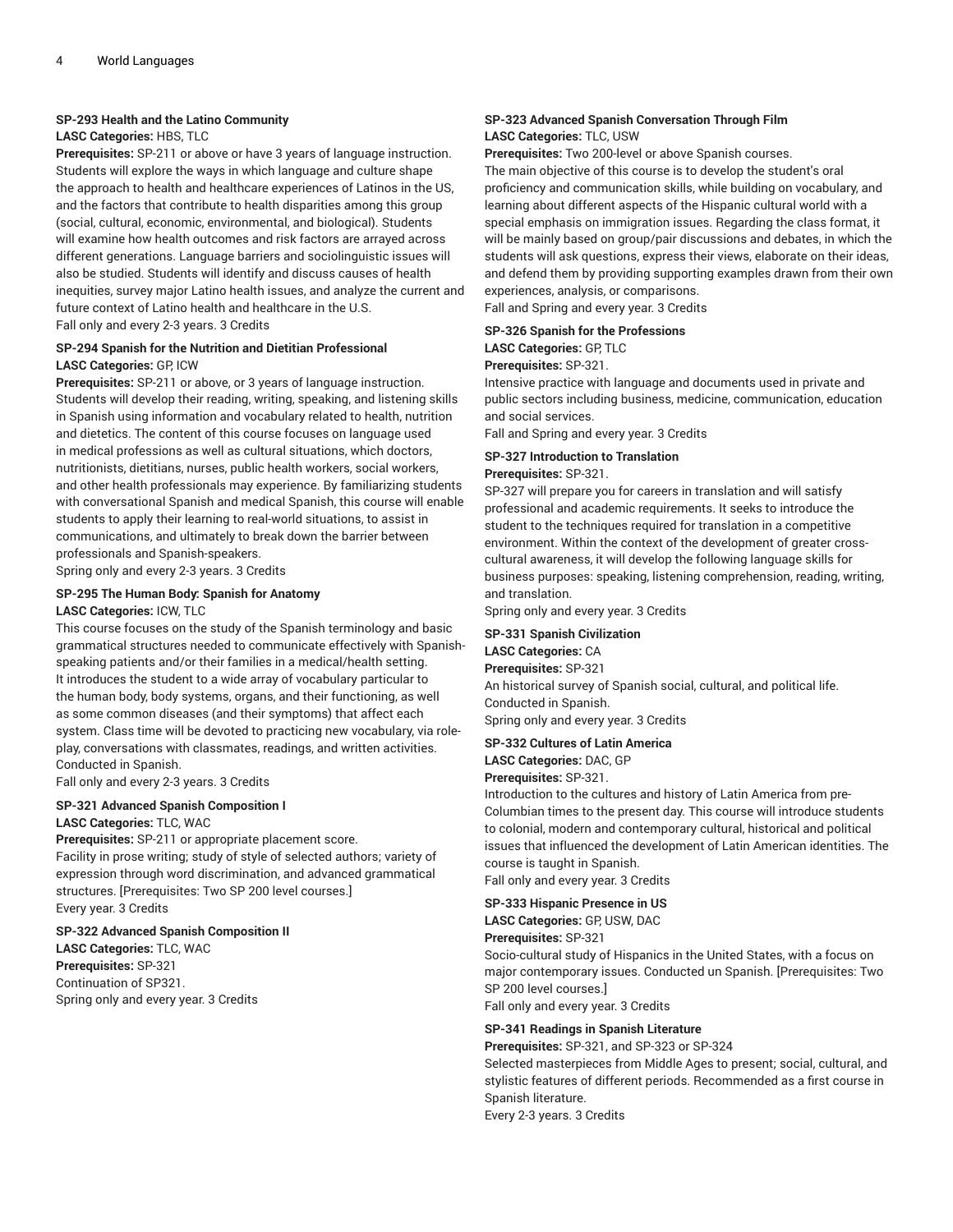## **SP-343 Poetry/Theatre Spa Golden Age Poetry and Theatre of Spain's Golden Age**

## **Prerequisites:** SP-321 SP-323 SP-324

Study of the poetry and drama created during the Renaissance and Baroque periods, known as the Golden Age of Spanish letters. Fall and Spring and every year. 3 Credits

## **SP-346 Latin American Theater**

## **Prerequisites:** SP-321 or SP-390.

This course explores the historical and aesthetic development of Latin American Theater, focusing upon the particular factors that distinguish this theater from the Western European tradition. We will analyze dramatic texts (from Argentina, Uruguay, Perú, México, Puerto Rico, Chile, Cuba, and Colombia), performances, and critical and theoretical perspectives to engage in the following questions: How does theater create and represent social and political transformation? How might we reevaluate civic responsibility and accountability through the study of audience? And, finally what are the major innovations in Latin American theater and performance in the 20th & 21st Centuries? Other or on demand and every 2-3 years. 3 Credits

#### **SP-347 Latin American Colonial Literature**

## **Prerequisites:** SP-321 or SP-390.

This course will examine the colonial history of the American continent as interpreted through the various historical accounts written by eyewitnesses of the conquest. We will cover two centuries of writings from the late fifteenth to the seventeenth century. We will examine many historical accounts of the conquest, letters, documents, poetry and other historical artifacts to learn of the social, political, religious and economical significance of the colonial era. It combines an overview of the political economy of the region over three centuries with a study of how social groups interacted among themselves and with imperial rule over time.

Other or on demand and every 2-3 years. 3 Credits

## **SP-348 Contemporary Spanish Literature**

#### **Prerequisites:** SP-321

Literary works from the generation of 1898 to the present. Every 2-3 years. 3 Credits

## **SP-349 Spanish-American Literature**

## **Prerequisites:** SP-321

Representative works from South and Central American authors from the colonial period to the present. Fall only and every 2-3 years. 3 Credits

## **SP-350 Advanced Spanish Grammar LASC Categories:** TLC

## **Prerequisites:** SP-321 or SP-390

This applied linguistics advanced class provides a background of Spanish grammar, and delves into topics of the Spanish language that are usually challenging for English-speaking learners of Spanish. The goals are to clarify important aspects of the Spanish language and related cultural features, including uses of technology and assessment. Spring only and every 2-3 years. 3 Credits

## **SP-352 Lexicography and Terminology: Computer -Assisted Translation (cat)**

## **Prerequisites:** SP-321.

This groundbreaking course provides both a practical and a theoretical framework to the study of lexicography and collection of terminology, an essential adjunct to the work of the translator. The role of international standards is pointed out, and principles of construction of terminological banks elaborated. Terminographic procedures in the context of computation technology and terminology management systems are discussed such as the use of the most Computer Assisted Translation (CAT) tools.

Spring only and every 2-3 years. 3 Credits

## **SP-355 Effective Teaching of a Foreign Language**

Examines and evaluates effective teaching techniques and strategies as well as second-language acquisition theory for middle/secondary foreign language classrooms. The course is conducted in English for anyone interested in foreign language teaching. All students should have an advanced proficiency of a foreign language, meaning they have taken at least one 300-level course or its equivalent. Fall only and every 2-3 years. 3 Credits

## **SP-390 Spanish for Native Speakers**

## **LASC Categories:** TLC, DAC

This course is designed for native or heritage speakers of Spanish, who have oral proficiency but may not have received formal training in the language. These students were raised speaking Spanish at home. Therefore, this course is designed to work with the language base students already possess. All of four language skills (listening, speaking, reading, and writing) are emphasized, however, the purpose of the course is to develop reading and writing skills through cultural-related activities. Fall and Spring and every year. 3 Credits

## **SP-401 Advanced Study: Special Topics**

Special topics in language, literature, civilization or field work of mutual interest to student and instructor. For advanced students. Other or on demand. 3 Credits

## **SP-402 Independent Study: Spanish**

Study of a special topic. Both content and eligibility are subject to departmental guidelines and approval. Other or on demand. 1-6 Credits

## **SP-403 Teachng Assistantship in Spanish**

Teaching Assistants in Spanish will regularly attend the beginning or intermediate-level Language classes to which they are assigned to assist the professor.

Other or on demand. 3 Credits

#### **SP-408 Directed Study: Spanish**

Directed study offers students, who because of unusual circumstances may be unable to register for a course when offered, the opportunity to complete an existing course with an established syllabus under the direction and with agreement from a faculty member. Other or on demand. 3 Credits